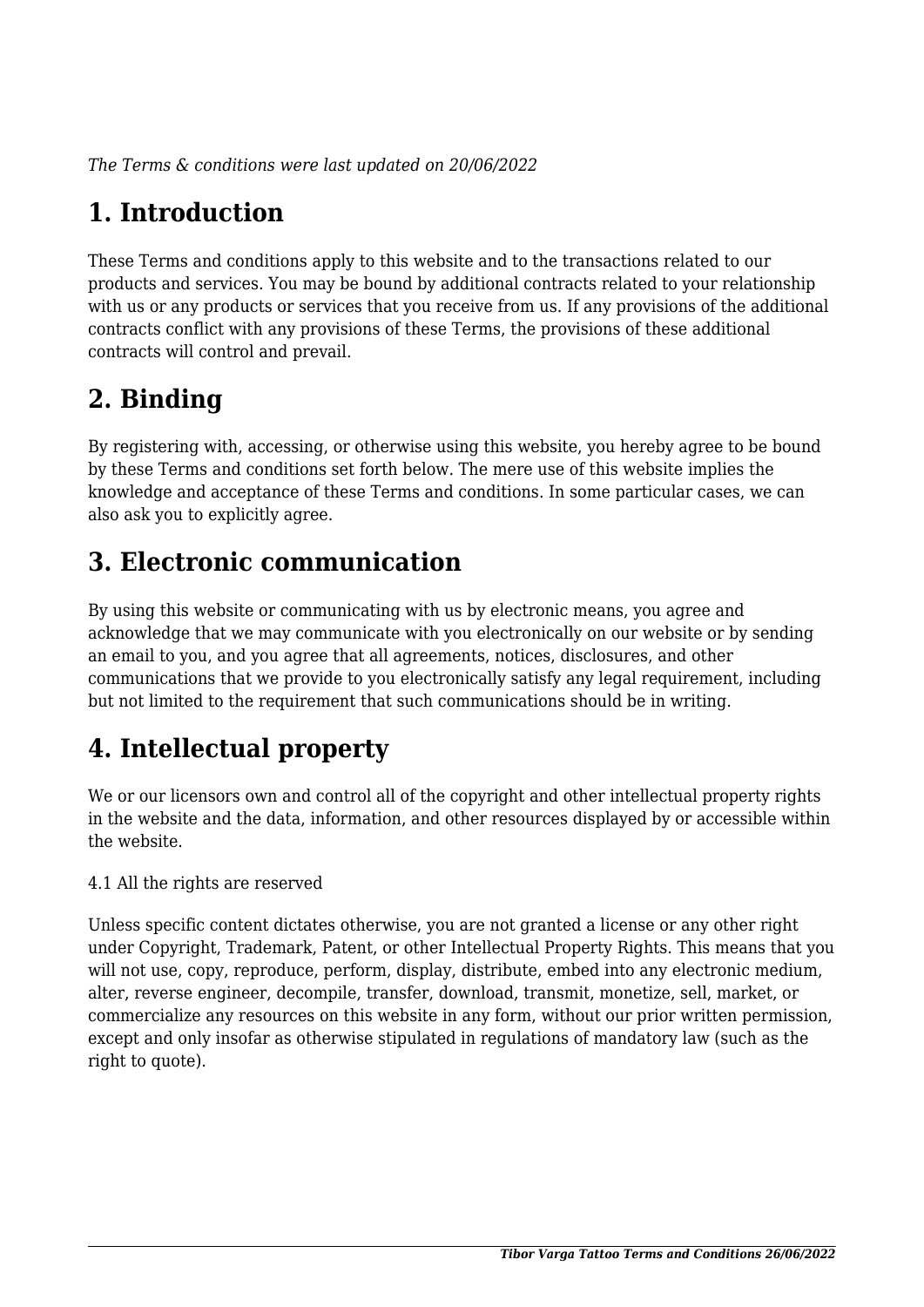## **5. Newsletter**

Notwithstanding the foregoing, you may forward our newsletter in the electronic form to others who may be interested in visiting our website.

# **6. Third-party property**

Our website may include hyperlinks or other references to other party's websites. We do not monitor or review the content of other party's websites which are linked to from this website. Products or services offered by other websites shall be subject to the applicable Terms and Conditions of those third parties. Opinions expressed or material appearing on those websites are not necessarily shared or endorsed by us.

We will not be responsible for any privacy practices or content of these sites. You bear all risks associated with the use of these websites and any related third-party services. We will not accept any responsibility for any loss or damage in whatever manner, however caused, resulting from your disclosure to third parties of personal information.

#### **7. Responsible use**

By visiting our website, you agree to use it only for the purposes intended and as permitted by these Terms, any additional contracts with us, and applicable laws, regulations, and generally accepted online practices and industry guidelines. You must not use our website or services to use, publish or distribute any material which consists of (or is linked to) malicious computer software; use data collected from our website for any direct marketing activity, or conduct any systematic or automated data collection activities on or in relation to our website.

Engaging in any activity that causes, or may cause, damage to the website or that interferes with the performance, availability, or accessibility of the website is strictly prohibited.

#### **8. Registration**

You may register for an account with our website. During this process, you may be required to choose a password. You are responsible for maintaining the confidentiality of passwords and account information and agree not to share your passwords, account information, or secured access to our website or services with any other person. You must not allow any other person to use your account to access the website because you are responsible for all activities that occur through the use of your passwords or accounts. You must notify us immediately if you become aware of any disclosure of your password.

After account termination, you will not attempt to register a new account without our permission.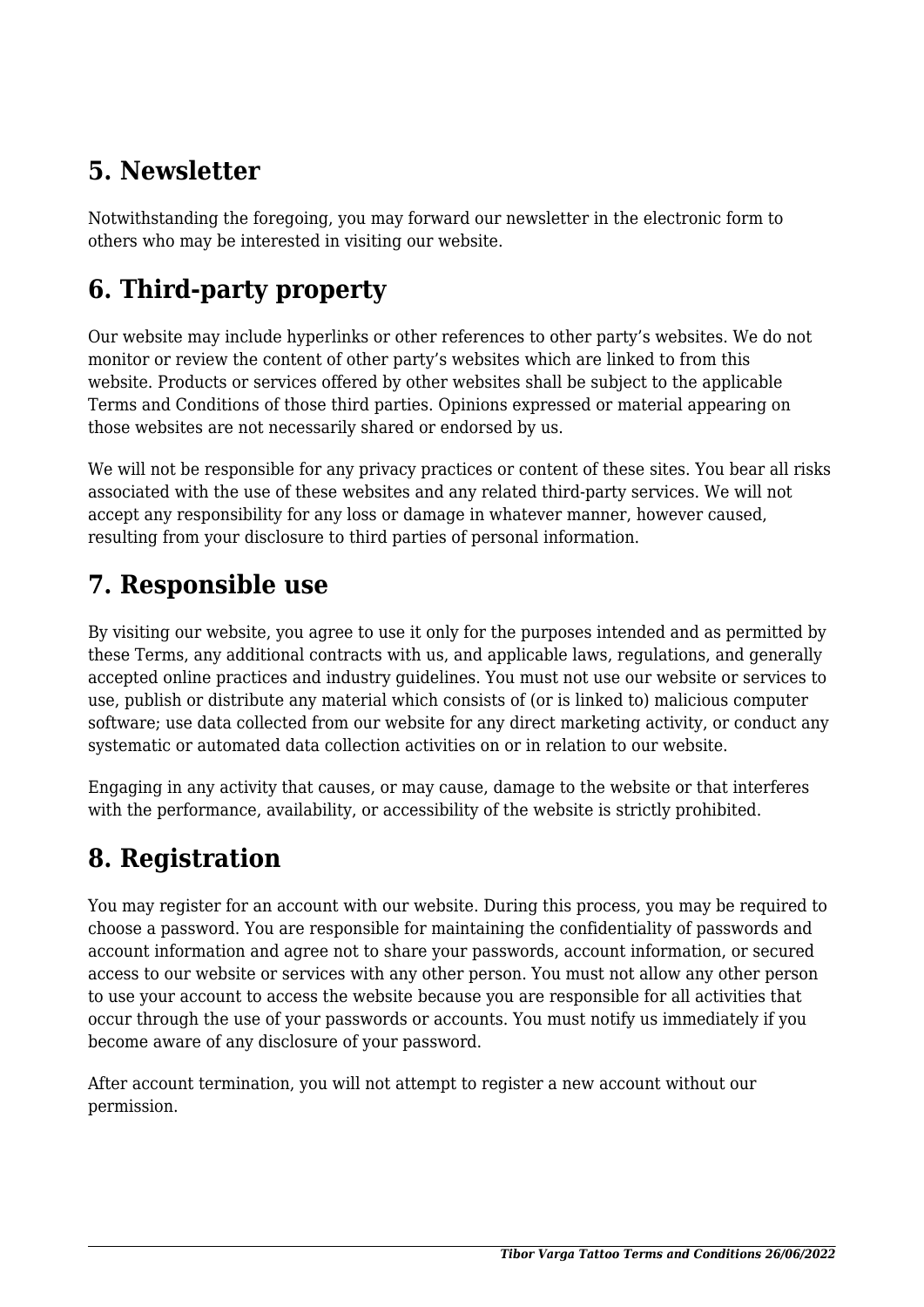# **9. Refund and Return policy**

#### 9.1 Right of withdrawal

You have the right to withdraw from this contract within 14 days without giving any reason.

The withdrawal period will expire after 14 days from the day on which you acquire, or a thirdparty other than the carrier and indicated by you acquires, physical possession of the goods.

To exercise the right of withdrawal, you must inform us of your decision to withdraw from this contract by an unequivocal statement (for example a letter sent by post, fax, or email). Our contact details can be found below. You may use the attached model [withdrawal form](https://www.tiborvargatattoo.com/wp-content/uploads/complianz/withdrawal-forms/withdrawal-form-en.pdf), but it is not obligatory.

You can also electronically fill in and submit the model withdrawal form or any other unequivocal statement on our website.

If you use this option, we will communicate to you an acknowledgement of receipt of such a withdrawal on a durable medium (for example by email) without delay.

To meet the withdrawal deadline, it is sufficient for you to send your communication concerning your exercise of the right of withdrawal before the withdrawal period has expired.

#### 9.2 Effects of withdrawal

If you withdraw from this contract, we shall reimburse you all payments received from you, including the costs of delivery (with the exception of the supplementary costs resulting from your choice of a type of delivery other than the least expensive type of standard delivery offered by us), without undue delay and in any event not later than 14 days from the day on which we are informed about your decision to withdraw from this contract. We will carry out such reimbursement using the same means of payment as you used for the initial transaction unless you have expressly agreed otherwise; in any event, you will not incur any fees as a result of such reimbursement.

You shall send back the goods or hand them over to us or a person authorised by us to receive the goods, without undue delay and in any event not later than 14 days from the day on which you communicate your withdrawal from this contract to us. The deadline is met if you send back the goods before the period of 14 days has expired.

We may withhold reimbursement until we have received the goods back or you have supplied evidence of having sent back the goods, whichever is the earliest.

You will have to bear the direct cost of returning the goods.

You are only liable for any diminished value of the goods resulting from the handling other than what is necessary to establish the nature, characteristics, and functioning of the goods.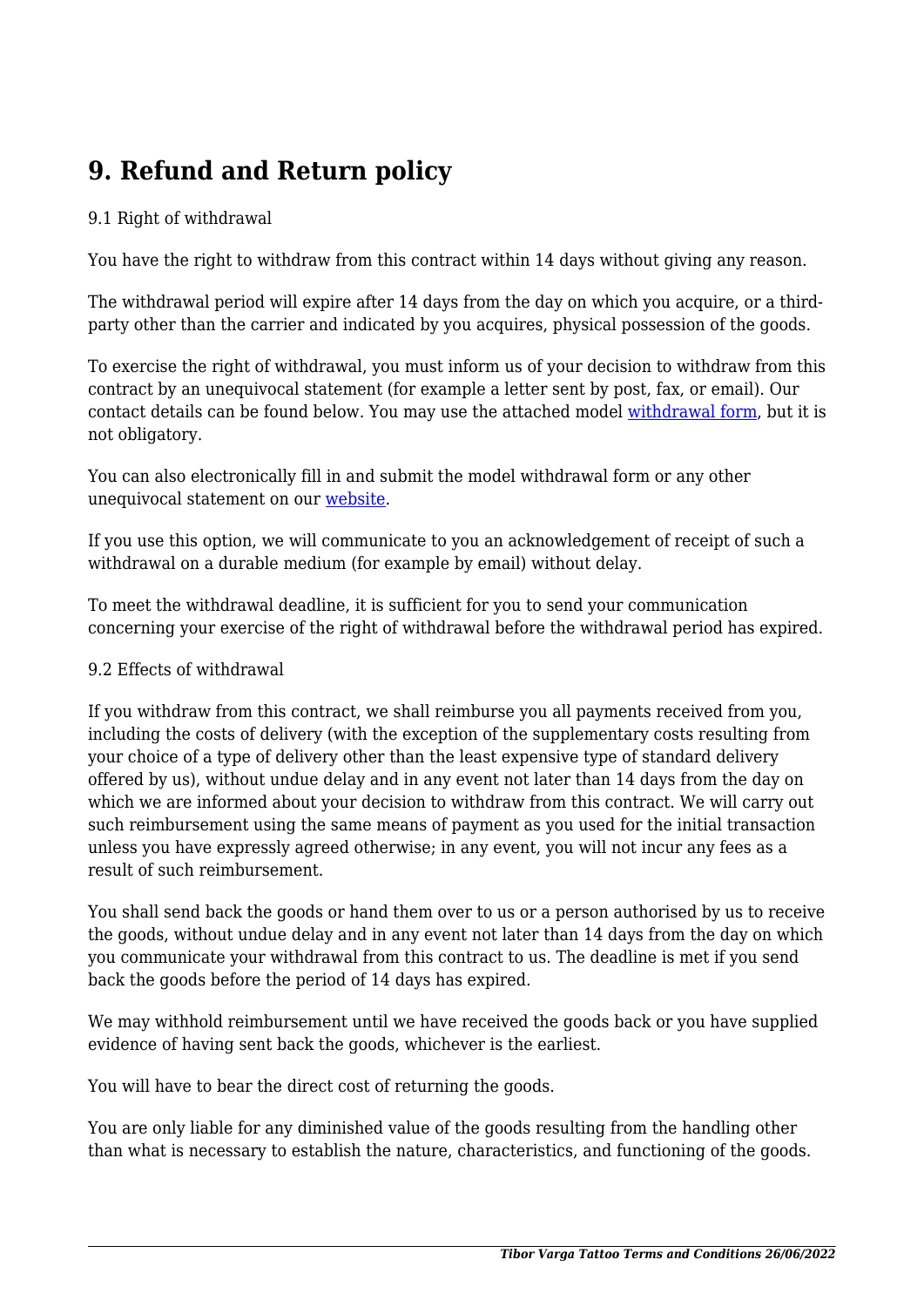Please note that there are some legal exceptions to the right to withdraw, and some items can therefore not be returned or exchanged. We will let you know if this applies in your particular case.

# **10. Idea submission**

Do not submit any ideas, inventions, works of authorship, or other information that can be considered your own intellectual property that you would like to present to us unless we have first signed an agreement regarding the intellectual property or a non-disclosure agreement. If you disclose it to us absent such written agreement, you grant to us a worldwide, irrevocable, non-exclusive, royalty-free license to use, reproduce, store, adapt, publish, translate and distribute your content in any existing or future media.

#### **11. Termination of use**

We may, in our sole discretion, at any time modify or discontinue access to, temporarily or permanently, the website or any Service thereon. You agree that we will not be liable to you or any third party for any such modification, suspension or discontinuance of your access to, or use of, the website or any content that you may have shared on the website. You will not be entitled to any compensation or other payment, even if certain features, settings, and/or any Content you have contributed or have come to rely on, are permanently lost. You must not circumvent or bypass, or attempt to circumvent or bypass, any access restriction measures on our website.

# **12. Warranties and liability**

Nothing in this section will limit or exclude any warranty implied by law that it would be unlawful to limit or to exclude. This website and all content on the website are provided on an "as is" and "as available" basis and may include inaccuracies or typographical errors. We expressly disclaim all warranties of any kind, whether express or implied, as to the availability, accuracy, or completeness of the Content. We make no warranty that:

- this website or our products or services will meet your requirements;
- this website will be available on an uninterrupted, timely, secure, or error-free basis;
- the quality of any product or service purchased or obtained by you through this website will meet your expectations.

Nothing on this website constitutes or is meant to constitute, legal, financial or medical advice of any kind. If you require advice you should consult an appropriate professional.

The following provisions of this section will apply to the maximum extent permitted by applicable law and will not limit or exclude our liability in respect of any matter which it would be unlawful or illegal for us to limit or to exclude our liability. In no event will we be liable for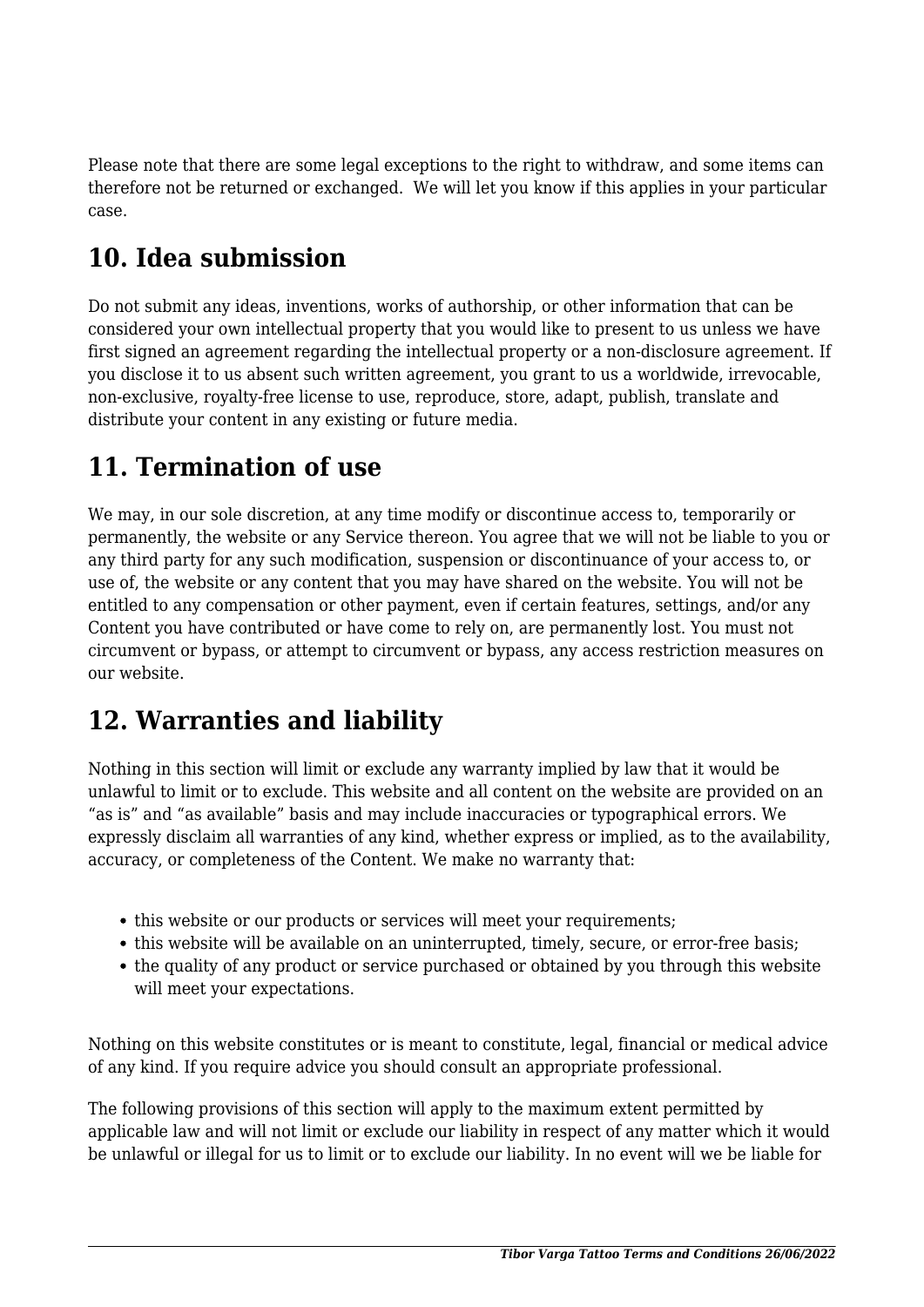any direct or indirect damages (including any damages for loss of profits or revenue, loss or corruption of data, software or database, or loss of or harm to property or data) incurred by you or any third party, arising from your access to, or use of, our website.

Except to the extent any additional contract expressly states otherwise, our maximum liability to you for all damages arising out of or related to the website or any products and services marketed or sold through the website, regardless of the form of legal action that imposes liability (whether in contract, equity, negligence, intended conduct, tort or otherwise) will be limited to the total price that you paid to us to purchase such products or services or use the website. Such limit will apply in the aggregate to all of your claims, actions and causes of action of every kind and nature.

# **13. Privacy**

To access our website and/or services, you may be required to provide certain information about yourself as part of the registration process. You agree that any information you provide will always be accurate, correct, and up to date.

We take your personal data seriously and are committed to protecting your privacy. We will not use your email address for unsolicited mail. Any emails sent by us to you will only be in connection with the provision of agreed products or services.

We have developed a policy to address any privacy concerns you may have. For more information, please see our Privacy Statement and our [Cookie Policy](https://www.tiborvargatattoo.com/cookie-policy-uk/).

# **14. Accessibility**

We are committed to making the content we provide accessible to individuals with disabilities. If you have a disability and are unable to access any portion of our website due to your disability, we ask you to give us a notice including a detailed description of the issue you encountered. If the issue is readily identifiable and resolvable in accordance with industrystandard information technology tools and techniques we will promptly resolve it.

# **15. Export restrictions / Legal compliance**

Access to the website from territories or countries where the Content or purchase of the products or Services sold on the website is illegal is prohibited. You may not use this website in violation of export laws and regulations of United Kingdom.

# **16. Assignment**

You may not assign, transfer or sub-contract any of your rights and/or obligations under these Terms and conditions, in whole or in part, to any third party without our prior written consent. Any purported assignment in violation of this Section will be null and void.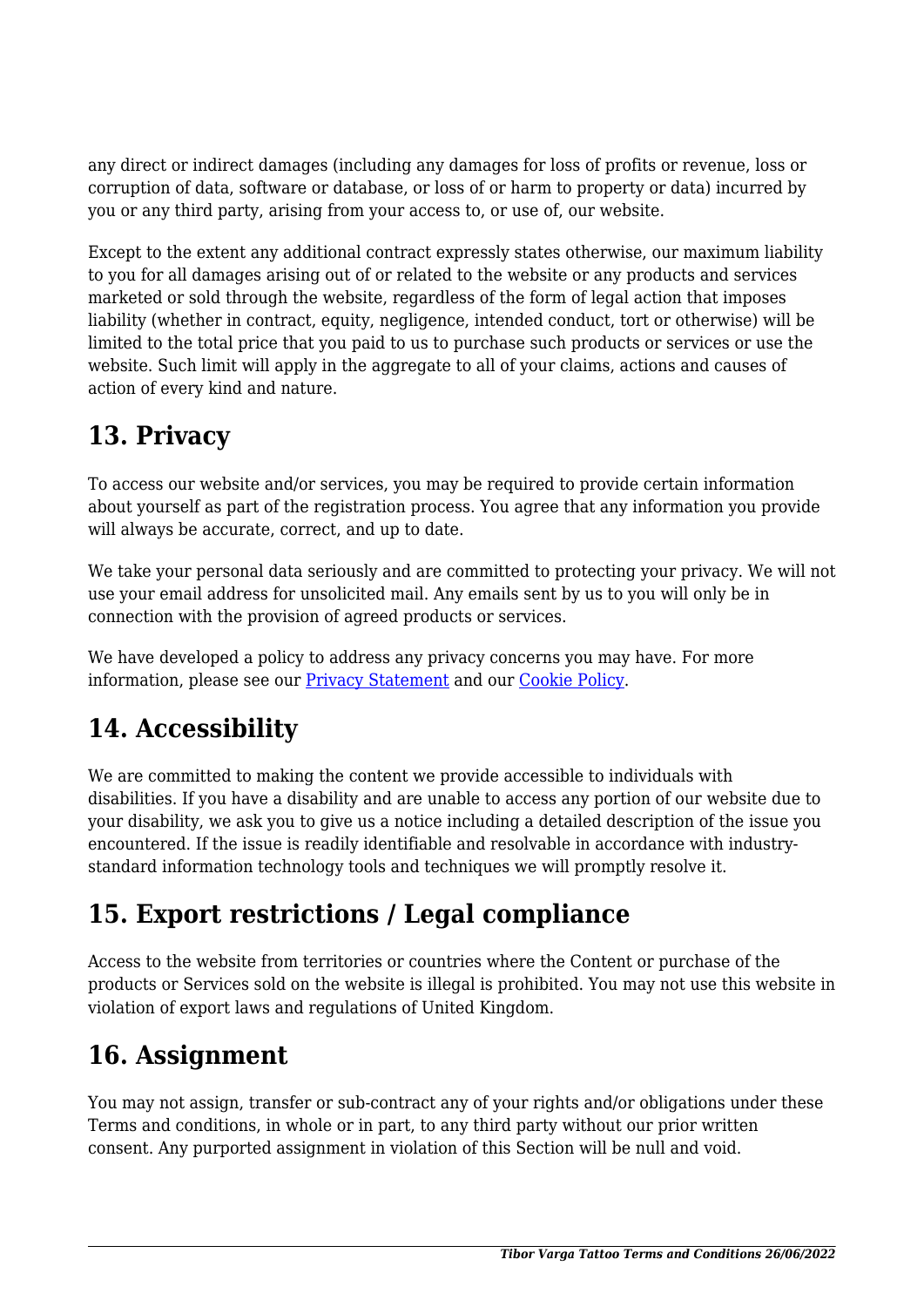#### **17. Breaches of these Terms and conditions**

Without prejudice to our other rights under these Terms and Conditions, if you breach these Terms and Conditions in any way, we may take such action as we deem appropriate to deal with the breach, including temporarily or permanently suspending your access to the website, contacting your internet service provider to request that they block your access to the website, and/or commence legal action against you.

#### **18. Force majeure**

Except for obligations to pay money hereunder, no delay, failure or omission by either party to carry out or observe any of its obligations hereunder will be deemed to be a breach of these Terms and conditions if and for as long as such delay, failure or omission arises from any cause beyond the reasonable control of that party.

#### **19. Indemnification**

You agree to indemnify, defend and hold us harmless, from and against any and all claims, liabilities, damages, losses and expenses, relating to your violation of these Terms and conditions, and applicable laws, including intellectual property rights and privacy rights. You will promptly reimburse us for our damages, losses, costs and expenses relating to or arising out of such claims.

#### **20. Waiver**

Failure to enforce any of the provisions set out in these Terms and Conditions and any Agreement, or failure to exercise any option to terminate, shall not be construed as waiver of such provisions and shall not affect the validity of these Terms and Conditions or of any Agreement or any part thereof, or the right thereafter to enforce each and every provision.

#### **21. Language**

These Terms and Conditions will be interpreted and construed exclusively in English. All notices and correspondence will be written exclusively in that language.

#### **22. Entire agreement**

These Terms and Conditions, together with our privacy statement and [cookie policy,](https://www.tiborvargatattoo.com/cookie-policy-uk/) constitute the entire agreement between you and Tibor Varga in relation to your use of this website.